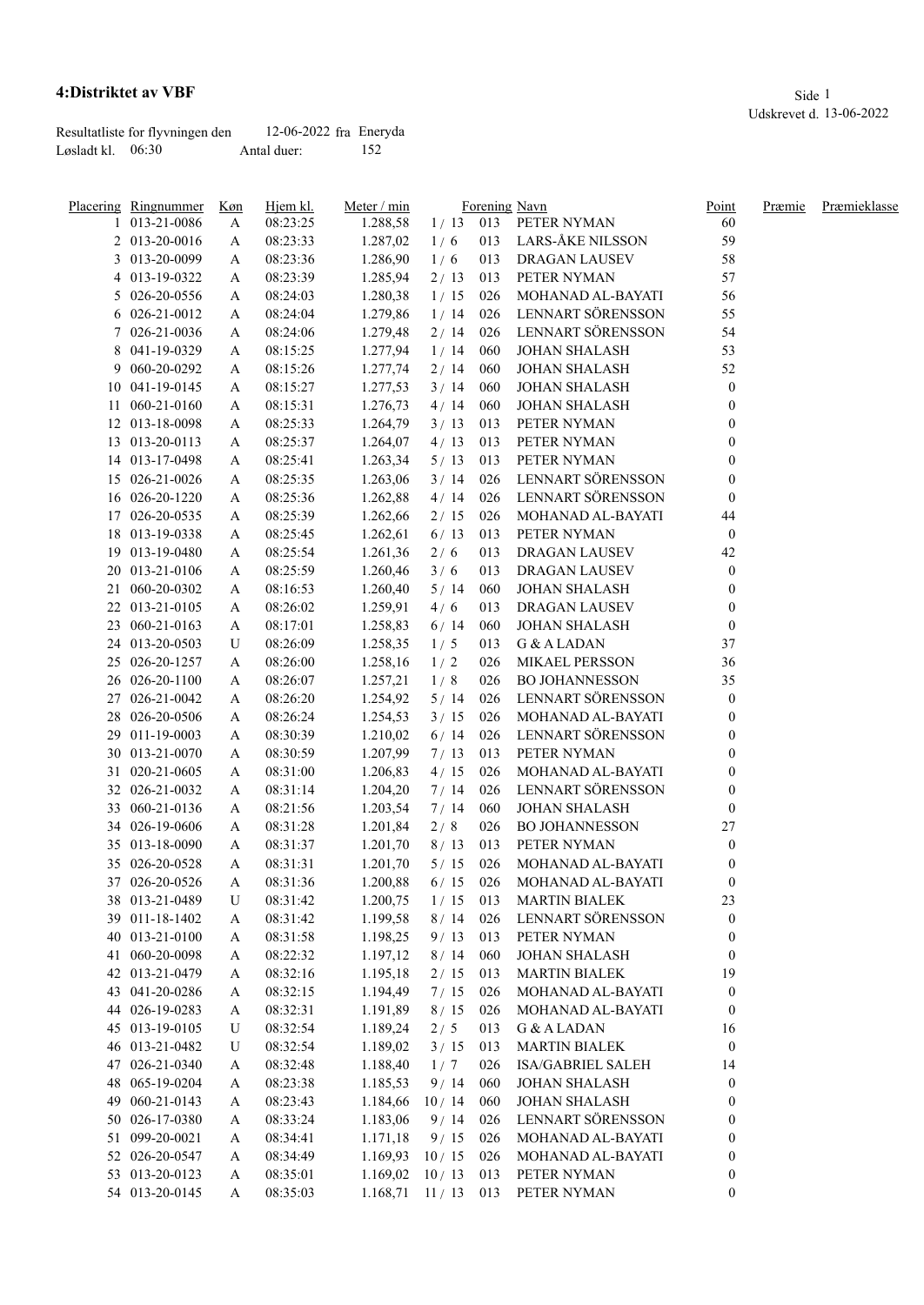## **4:Distriktet av VBF** Side 2

|                   | Resultatliste for flyvningen den | 12-06-2022 fra Eneryda |     |
|-------------------|----------------------------------|------------------------|-----|
| Løsladt kl. 06:30 |                                  | Antal duer:            | 152 |

| <u>Placering Ringnummer</u>      | Køn | Hjem kl. | Meter / min |             |     | Forening Navn            | Point            | Præmie | Præmieklasse |
|----------------------------------|-----|----------|-------------|-------------|-----|--------------------------|------------------|--------|--------------|
| 55 026-21-0524                   | A   | 08:35:13 | 1.166,19    | 11/15       | 026 | MOHANAD AL-BAYATI        | $\mathbf{0}$     |        |              |
| 56 026-15-0126                   | A   | 08:35:14 | 1.165,56    | 1/5         | 026 | KENNETH HÅKANSSON        | 5                |        |              |
| 57 026-20-1232                   | A   | 08:35:17 | 1.165,10    | 2/5         | 026 | KENNETH HÅKANSSON        |                  |        |              |
| 58 026-21-0341                   | A   | 08:35:53 | 1.159,29    | 2/7         | 026 | <b>ISA/GABRIEL SALEH</b> | 3                |        |              |
| 59 013-20-0104                   | A   | 08:37:36 | 1.145,71    | 5/6         | 013 | <b>DRAGAN LAUSEV</b>     | $\boldsymbol{0}$ |        |              |
| 60 026-20-1092                   | A   | 08:37:46 | 1.142,58    | 3/8         | 026 | <b>BO JOHANNESSON</b>    |                  |        |              |
| 61 026-21-0367                   | A   | 08:37:46 | 1.142,20    | 3/7         | 026 | <b>ISA/GABRIEL SALEH</b> | $\mathbf{0}$     |        |              |
| 62 026-20-1179                   | A   | 08:37:52 | 1.141,73    | 10/14       | 026 | LENNART SÖRENSSON        | $\theta$         |        |              |
| 63 041-21-0347                   | A   | 08:38:12 | 1.139,06    | 12/15       | 026 | MOHANAD AL-BAYATI        | $\theta$         |        |              |
| 64 026-19-0288                   | A   | 08:38:14 | 1.138,76    | 13/15       | 026 | <b>MOHANAD AL-BAYATI</b> | $\mathbf{0}$     |        |              |
| 65 099-20-0031                   | A   | 08:38:32 | 1.136,10    | 14/15       | 026 | MOHANAD AL-BAYATI        | $\boldsymbol{0}$ |        |              |
| 66 041-19-0202                   | A   | 08:30:40 | 1.135,48    | 1/10        | 060 | PETER CHRISTOFFER        | $\boldsymbol{0}$ |        |              |
| 67 005-21-0469                   | A   | 08:39:09 | 1.131,68    | 3/5         | 013 | G & A LADAN              | $\theta$         |        |              |
| 68 041-19-0330                   | A   | 08:29:56 | 1.123,30    | 1/4         | 060 | BÖRJE HANSSON            | $\boldsymbol{0}$ |        |              |
| 69 026-19-0225                   | A   | 08:41:13 | 1.112,53    | 4/8         | 026 | <b>BO JOHANNESSON</b>    | $\mathbf{0}$     |        |              |
| 70 013-20-0135                   | A   | 08:41:23 | 1.112,37    | 12/13       | 013 | PETER NYMAN              | $\mathbf{0}$     |        |              |
| 71 013-17-0285                   | A   | 08:41:34 | 1.110,78    | 2/6         | 013 | LARS-ÅKE NILSSON         | $\mathbf{0}$     |        |              |
| 72 013-21-0477                   | A   | 08:41:39 | 1.110,00    | 4/15        | 013 | <b>MARTIN BIALEK</b>     | 0                |        |              |
| 73 026-20-1182                   | A   | 08:41:35 | 1.109,48    | 11/14       | 026 | LENNART SÖRENSSON        | 0                |        |              |
| 74 026-21-0256                   | U   | 08:42:16 | 1.104,19    | 1/9         | 026 | <b>HAMID FEYLI</b>       | 0                |        |              |
| 75 026-21-0608                   | A   | 08:42:57 | 1.098,32    | 1/14        | 026 | <b>KARIM KHATAWI</b>     | $\theta$         |        |              |
| 76 026-21-0587                   | A   | 08:43:05 | 1.097,21    | 2/14        | 026 | <b>KARIM KHATAWI</b>     | 0                |        |              |
| 77 026-18-0071                   | U   | 08:43:43 | 1.091,89    | 1/5         | 026 | <b>ANTUN SUSEC</b>       | 0                |        |              |
| 78 013-20-0017                   | A   | 08:43:54 | 1.091,42    | 3/6         | 013 | <b>LARS-ÅKE NILSSON</b>  | 0                |        |              |
| 79 026-17-0446                   | A   | 08:43:50 | 1.090,78    | 5/8         | 026 | <b>BO JOHANNESSON</b>    | 0                |        |              |
| 80 041-15-0362                   | A   | 08:33:31 | 1.090,71    | 2/4         | 060 | <b>BÖRJE HANSSON</b>     | 0                |        |              |
| 81 013-18-0355                   | A   | 08:44:01 | 1.090,39    | 5/15        | 013 | <b>MARTIN BIALEK</b>     | 0                |        |              |
| 82 013-16-0417                   | U   | 08:44:02 | 1.090,26    | 6/15        | 013 | <b>MARTIN BIALEK</b>     | 0                |        |              |
| 83 026-18-0040                   | A   | 08:44:53 | 1.082,29    | 6/8         | 026 | <b>BO JOHANNESSON</b>    |                  |        |              |
| 84 026-20-0605                   |     | 08:45:02 | 1.080,73    | 4/7         | 026 | <b>ISA/GABRIEL SALEH</b> |                  |        |              |
| 85 060-20-0065                   | A   |          |             |             | 060 | PETER CHRISTOFFER        | 0                |        |              |
| 86 013-15-0394                   | A   | 08:36:47 | 1.080,70    | 2/10        | 013 | <b>MARTIN BIALEK</b>     | 0                |        |              |
|                                  | A   | 08:45:14 | 1.080,58    | 7/15        |     | PETER CHRISTOFFER        |                  |        |              |
| 87 041-19-0194<br>88 041-18-0521 | A   | 08:36:49 | 1.080,42    | 3/10        | 060 | PETER CHRISTOFFER        |                  |        |              |
|                                  | A   | 08:36:55 | 1.079,57    | 4/10        | 060 | LARS-ÅKE NILSSON         | 0                |        |              |
| 89 013-17-0300                   | A   | 08:45:25 | 1.079,20    | 4/6         | 013 |                          | 0                |        |              |
| 90 026-21-0259                   | U   | 08:45:27 | 1.078,24    | 2/9         | 026 | <b>HAMID FEYLI</b>       | $\boldsymbol{0}$ |        |              |
| 91 013-20-0022                   | A   | 08:45:40 | 1.077,21    | 5/6         | 013 | LARS-ÅKE NILSSON         | $\boldsymbol{0}$ |        |              |
| 92 026-18-0271                   | A   | 08:45:43 | 1.075,37    | 2/2         | 026 | MIKAEL PERSSON           | $\boldsymbol{0}$ |        |              |
| 93 026-21-0112                   | A   | 08:45:52 | 1.074,10    | 5/7         | 026 | <b>ISA/GABRIEL SALEH</b> | $\boldsymbol{0}$ |        |              |
| 94 026-20-0611                   | A   | 08:45:56 | 1.073,58    | 6/7         | 026 | <b>ISA/GABRIEL SALEH</b> | $\boldsymbol{0}$ |        |              |
| 95 026-17-0117                   | A   | 08:46:01 | 1.073,16    | 3/5         | 026 | KENNETH HÅKANSSON        | $\boldsymbol{0}$ |        |              |
| 96 026-20-1230                   | A   | 08:46:07 | 1.072,37    | 4/5         | 026 | KENNETH HÅKANSSON        | $\boldsymbol{0}$ |        |              |
| 97 013-19-0373                   | A   | 08:46:30 | 1.070,56    | 8/15        | 013 | <b>MARTIN BIALEK</b>     | $\boldsymbol{0}$ |        |              |
| 98 013-21-0470                   | U   | 08:46:32 | 1.070,30    | 9/15        | 013 | <b>MARTIN BIALEK</b>     | $\boldsymbol{0}$ |        |              |
| 99 026-20-1047                   | U   | 08:47:15 | 1.064,09    | 3/9         | 026 | <b>HAMID FEYLI</b>       | $\boldsymbol{0}$ |        |              |
| 100 026-21-0021                  | A   | 08:47:47 | 1.059,55    | 12/14       | 026 | LENNART SÖRENSSON        | $\boldsymbol{0}$ |        |              |
| 101 060-21-0146                  | A   | 08:38:13 | 1.050,69    | 11/14       | 060 | <b>JOHAN SHALASH</b>     | $\boldsymbol{0}$ |        |              |
| 102 060-20-0028                  | A   | 08:38:59 | 1.044,45    | 12/14       | 060 | <b>JOHAN SHALASH</b>     | $\boldsymbol{0}$ |        |              |
| 103 026-14-0127                  | A   | 08:50:09 | 1.041,62    | 7/8         | 026 | <b>BO JOHANNESSON</b>    | $\boldsymbol{0}$ |        |              |
| 104 011-18-1405                  | A   | 08:50:20 | 1.040,30    | 13/14       | 026 | LENNART SÖRENSSON        | 0                |        |              |
| 105 013-16-0046                  | A   | 08:51:14 | 1.034,75    | 6/6         | 013 | LARS-ÅKE NILSSON         | 0                |        |              |
| 106 041-16-0342                  | A   | 08:42:43 | 1.032,39    | 5/10        | 060 | PETER CHRISTOFFER        | $\boldsymbol{0}$ |        |              |
| 107 026-15-0439                  | A   | 08:52:48 | 1.022,29    | 8/8         | 026 | <b>BO JOHANNESSON</b>    | $\boldsymbol{0}$ |        |              |
| 108 013-19-0361                  | A   | 08:53:22 | 1.019,28    | $10/15$ 013 |     | <b>MARTIN BIALEK</b>     | $\boldsymbol{0}$ |        |              |

Udskrevet d. 13-06-2022